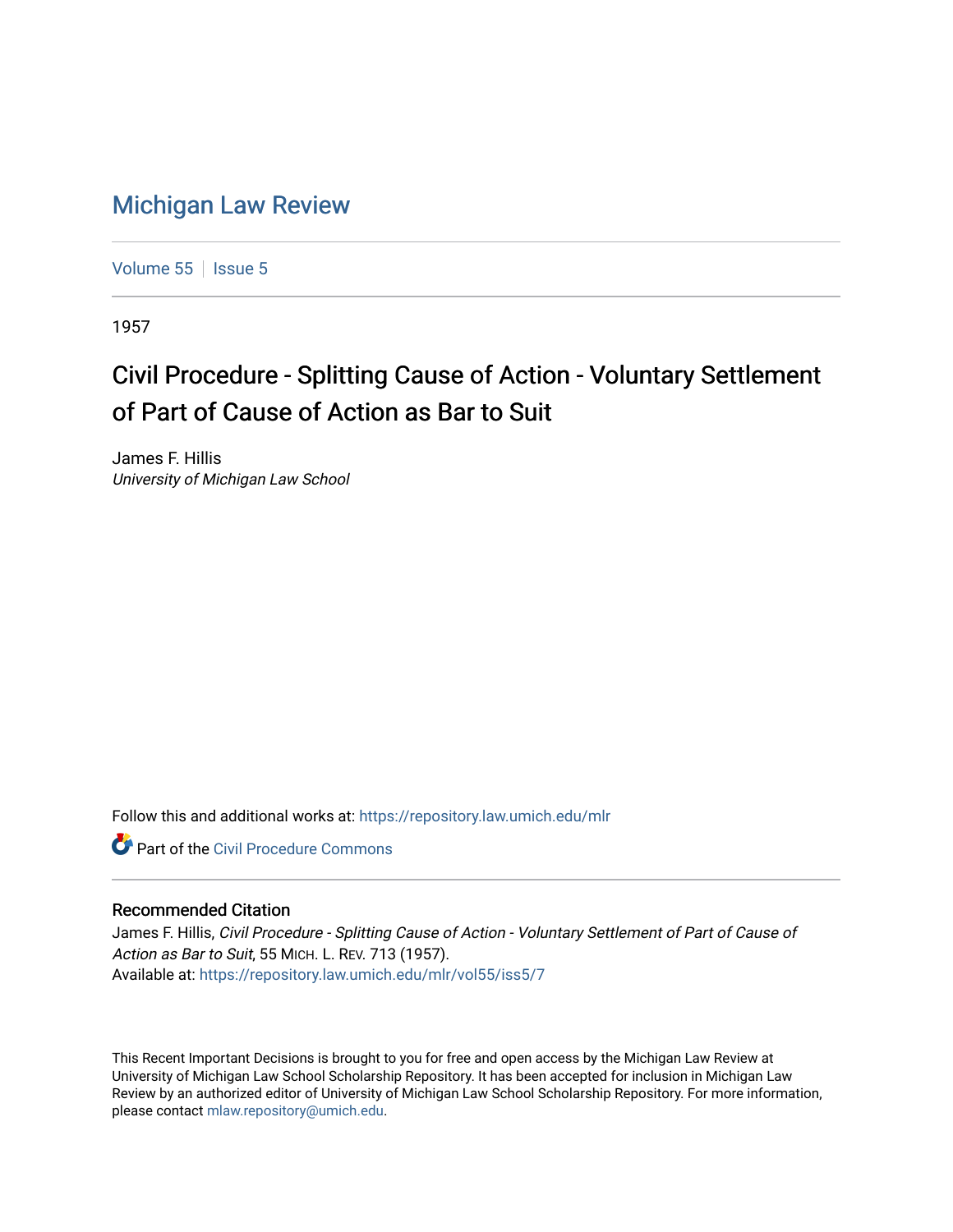CIVIL PROCEDURE-SPLITTING CAUSE OF ACTION-VOLUNTARY SETTLEMENT OF PART OF CAUSE OF ACTION As BAR TO SUIT-Plaintiff suffered bodily injury and damage to his automobile from a single negligent act of defendant. By voluntary agreement the parties settled plaintiff's claim as to the property damage only. Thereafter plaintiff instituted this action to recover damages for his personal injuries. Defendant pleaded the property settlement as a bar to the action, and the trial court awarded judgment to defendant. The intermediate appellate court affirmed. On appeal to the state supreme court, *held,* affirmed. A single wrongful act which inflicts personal injury and property damage gives rise to one cause of action, and a prior judgment for the property claim or a voluntary settlement thereof will, when pleaded, bar an action for the personal injuries. *Gregory v. Schnurstein,* 212 Ga. 497, 93 S.E. (2d) 680 (1956).

The court in the principal case indicates that it recognizes the rule of the majority of American courts that a cause of action consists of the wrongful act of defendant rather than the effect thereof, so that one wrongful act gives rise to one cause of action although plaintiff suffered both personal and property injuries.<sup>1</sup> Plaintiff may bring, therefore, only one suit for his injuries. If he sues for his property damages, his entire cause of action is merged in the judgment, and he may not subsequently recover in an ac-

<sup>1</sup> King v. Chicago M. & St. P. R. Co., 80 Minn. 83, 82 N.W. 113 (1900); Mobile & 0. R. Co. v. Matthews, ll5 Tenn. 172, 91 S.W. 194 (1905); Georgia Ry. &: Power Co. v. Endsley, 167 Ga. 439, 145 S.E. 851 (1928); Underwood v. Dooley, 197 N.C. 100, 147 S.E. 686 (1929). *Contra,* e.g., Brunsden v. Humphrey, 14 Q.B. 141 (1884). See 64 A.L.R. 663 at 667 (1929) for a discussion of the rule that a cause of action consists of the effect of defendant's act on plaintiff.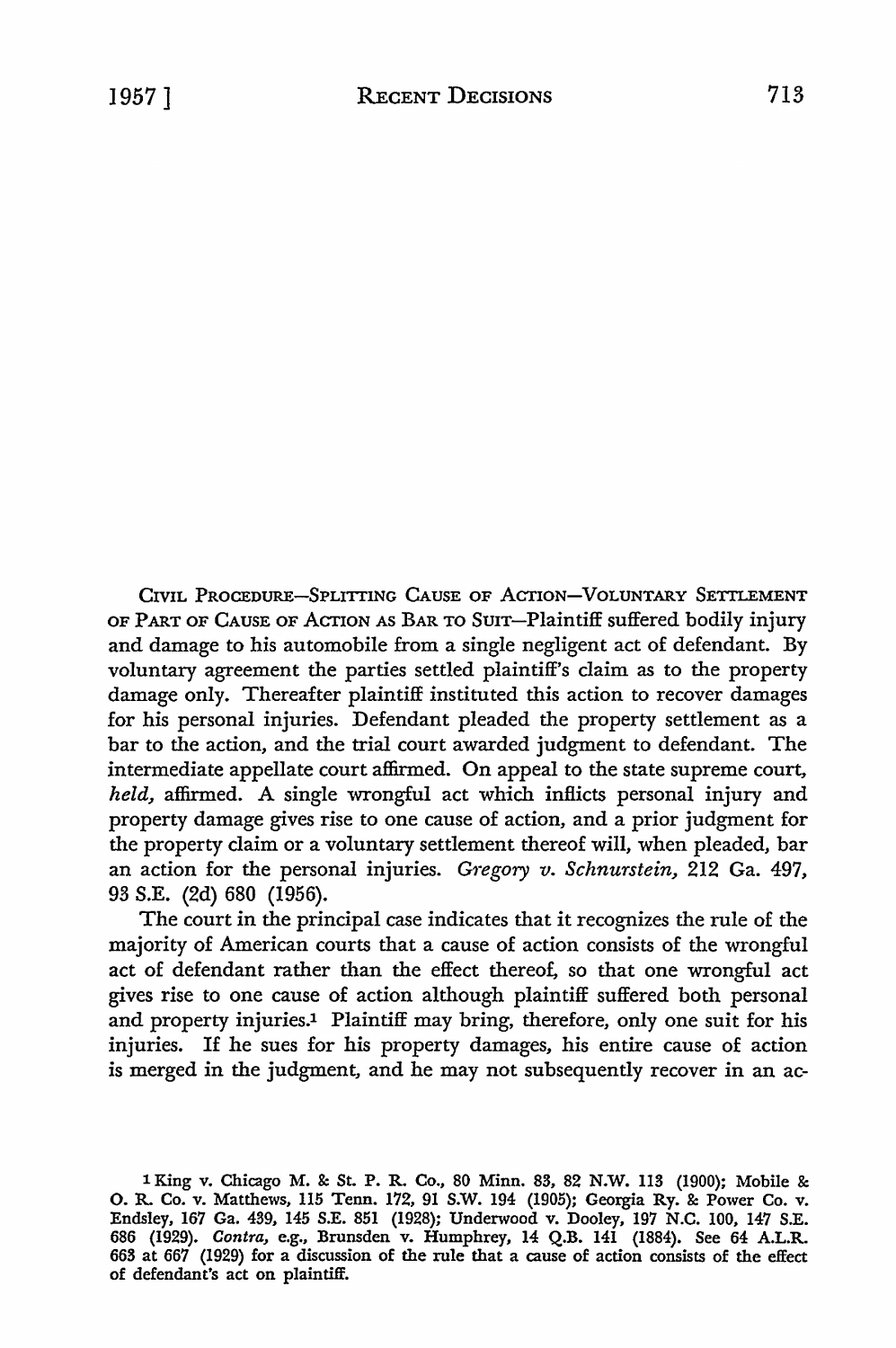tion for the personal injuries.2 The court in the principal case erroneously concludes, however, that the same rule should be applied when there is a voluntary settlement of part of plaintiff's claim, i.e., that his cause of action is merged in the voluntary settlement of the property damages, and an action for the personal injuries is thereby barred.3 This result indicates a failure on the part of the court to appreciate the reason underlying the rule which precludes splitting a cause of action. To allow plaintiff two recoveries on the same cause of action subjects defendant to a multiplicity of suits,<sup>4</sup> and it is contrary to the public interest to extend litigation which might be concluded conveniently in one judicial proceeding.5 A voluntary settlement of part of a cause of action, however, followed by an action on the remainder subjects defendant to only one suit on the cause of action. The United States Supreme Court has held that merger of a cause of action in a judgment for part of a claim applies only to the part settled thereby, and will not bar a subsequent suit for the remainder of the claim if the parties have agreed that the prior judgment settles only part of the cause of action.<sup>6</sup> If the parties may agree that two suits shall be maintained on one cause of action, an agreement such as that in the case at bar which results in extrajudicial settlement of part of the controversy should not necessarily preclude a single suit on the cause of action. The latter agreement is even more desirable than the former, for its effect is to settle the controversy in one action, whereas two actions are necessary in the former situation. There are few cases dealing directly with the problem of an action for personal injuries brought subsequent to a voluntary settlement of property damages resulting from the same wrong of defendant.7 These opinions generally recognize that the reason for the rule against splitting a cause of action into two judicial actions does not warrant an application of the rule when the first settlement is by voluntary agreement rather than by court judgment,<sup>8</sup> and state that settlement of part of a cause of action is to be encouraged since it expedites litigation by eliminating some of the controversy between

<sup>2</sup>See 64 A.L.R. 663 (1929) and 127 A.L.R 1081 (1940) for a comprehensive list of cases invoking the rule against splitting a cause of action.

<sup>8</sup>Principal case at 682.

4Emry v. Chappell, 148 N.C. 327, 62 S.E. 411 (1908); 77 UNIV. PA. L. REv. 688 (1929), 5Frankel v. Quaker City Cab Co., 82 Pa. Super. 217 (1923); 77 UNIV. PA. L. R.Ev. 688 (1929).

6 Industrial Commission of Wisconsin v. McCartin, 330 U.S. 662 (1947).

7 Cases in accord with the principal case where settlement was understood to be of only part of the cause of action: Western & A. R. Co. v. Atkins, 141 Ga. 743, 82 S.E. 139 (1914); Bennett v. Dove, 93 Ga. App. 57, 90 S.E. (2d) 601 (1955); Giles v. Smith, 80 Ga. App. 540, 56 S.E. (2d) 860 (1949). *·Contra:* Bliss v. N. Y. C. & H. R. Co., 160 Mass. 447, 36 N.E. 65 (1894); Frankel v. Quaker City Cab Co., note 5 supra; Bennett v. Bell, 176 Ark. 690, 3 S.W. (2d) 996 (1928). See also Reeves v. Phila. Gas Works, 107 Pa. Super. 422 (1933).

s See cases contra to principal case, note 7 supra. See also O'Bieme v. Lloyd, 43 N.Y. 248 (1870), which states that a voluntary compromise of a part of a contract claim does not preclude an action for that part of the claim omitted from the settlement when the parties have made a valid agreement to sever the demand and settle part of it.